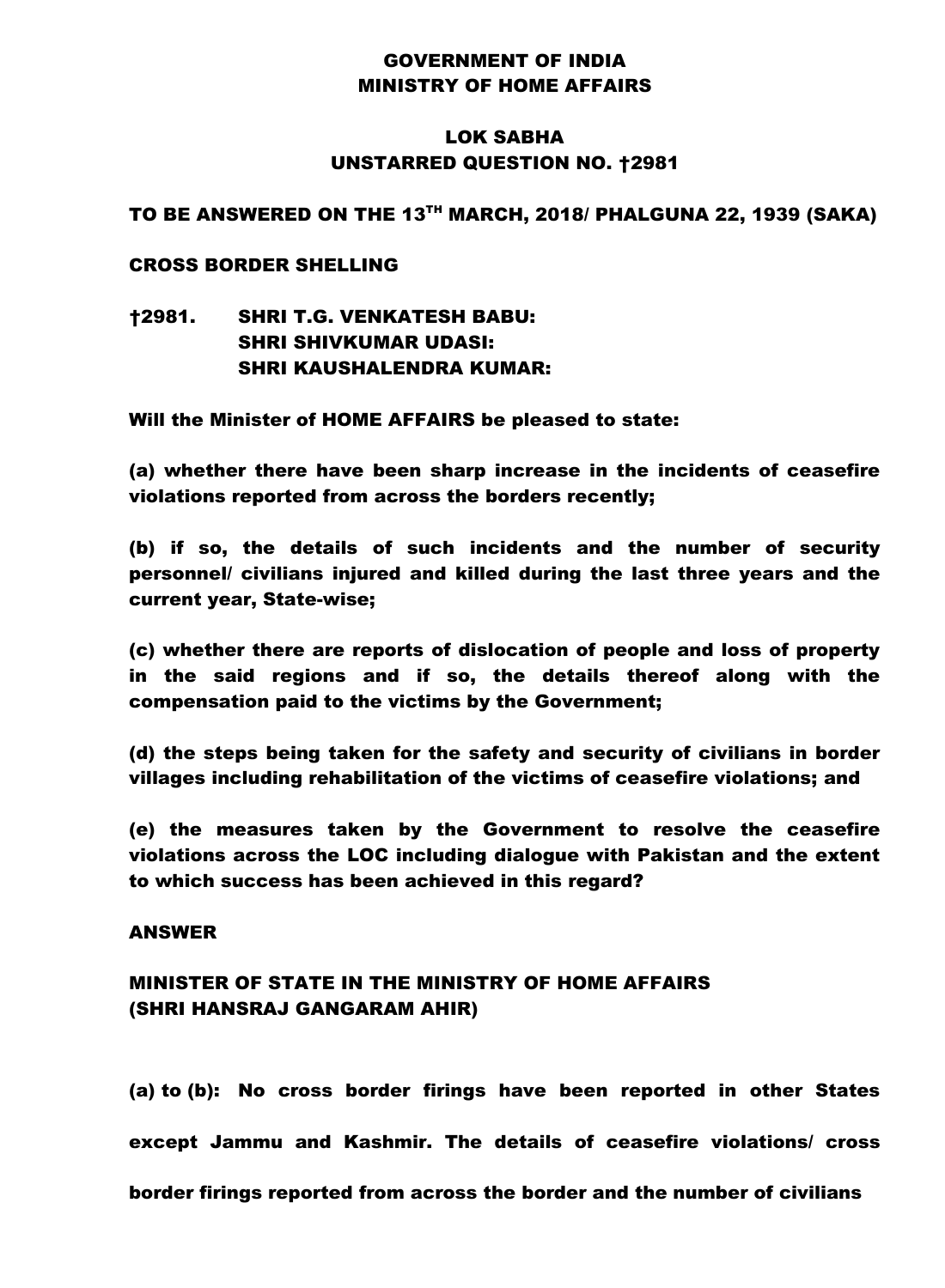and security force personnel killed and injured in Jammu and Kashmir(J&K), during the last three years and the current year is as under:-

| No. of Ceasefire violations/ Cross border firing |                                       |                                                                                                                                               |  |  |  |  |
|--------------------------------------------------|---------------------------------------|-----------------------------------------------------------------------------------------------------------------------------------------------|--|--|--|--|
| Year                                             | operational control of<br><b>Army</b> | Along the Line Control in Along the International<br>the State of J&K under Border in the State of J&K<br>under operational control<br>of BSF |  |  |  |  |
| 2015                                             | 152                                   | 253                                                                                                                                           |  |  |  |  |
| 2016                                             | 228                                   | 221                                                                                                                                           |  |  |  |  |
| 2017                                             | 860                                   | 111                                                                                                                                           |  |  |  |  |
| 2018 (upto<br><b>February)</b>                   | 432                                   | 201                                                                                                                                           |  |  |  |  |

| <b>Casualties of Civilians and Security Personnel due to Ceasefire</b><br><b>Violations/ Cross border firing</b> |                  |                |                                 |                |                      |                |  |
|------------------------------------------------------------------------------------------------------------------|------------------|----------------|---------------------------------|----------------|----------------------|----------------|--|
| Year                                                                                                             | <b>Civilians</b> |                | <b>Army</b><br><b>Personnel</b> |                | <b>BSF Personnel</b> |                |  |
|                                                                                                                  | <b>Killed</b>    | <b>Injured</b> | <b>Killed</b>                   | <b>Injured</b> | <b>Killed</b>        | <b>Injured</b> |  |
| 2015                                                                                                             | 16               | 71             | 6                               | 17             | 4                    | 9              |  |
| 2016                                                                                                             | 13               | 83             | 8                               | 74             | 5                    | 25             |  |
| 2017                                                                                                             | 12               | 79             | 15                              | 58             | 4                    | 14             |  |
| 2018 (upto<br><b>February)</b>                                                                                   | 12               | 59             | 6                               | 18             | 4                    | 22             |  |

(c) & (d): The people living in villages of Jammu and Kashmir along LoC/ IB are shifted to safer places on account of ceasefire violations/ cross border firings. They are provided all kinds of basic amenities like water, electricity, medical etc. at the designated safe shelters.

-2-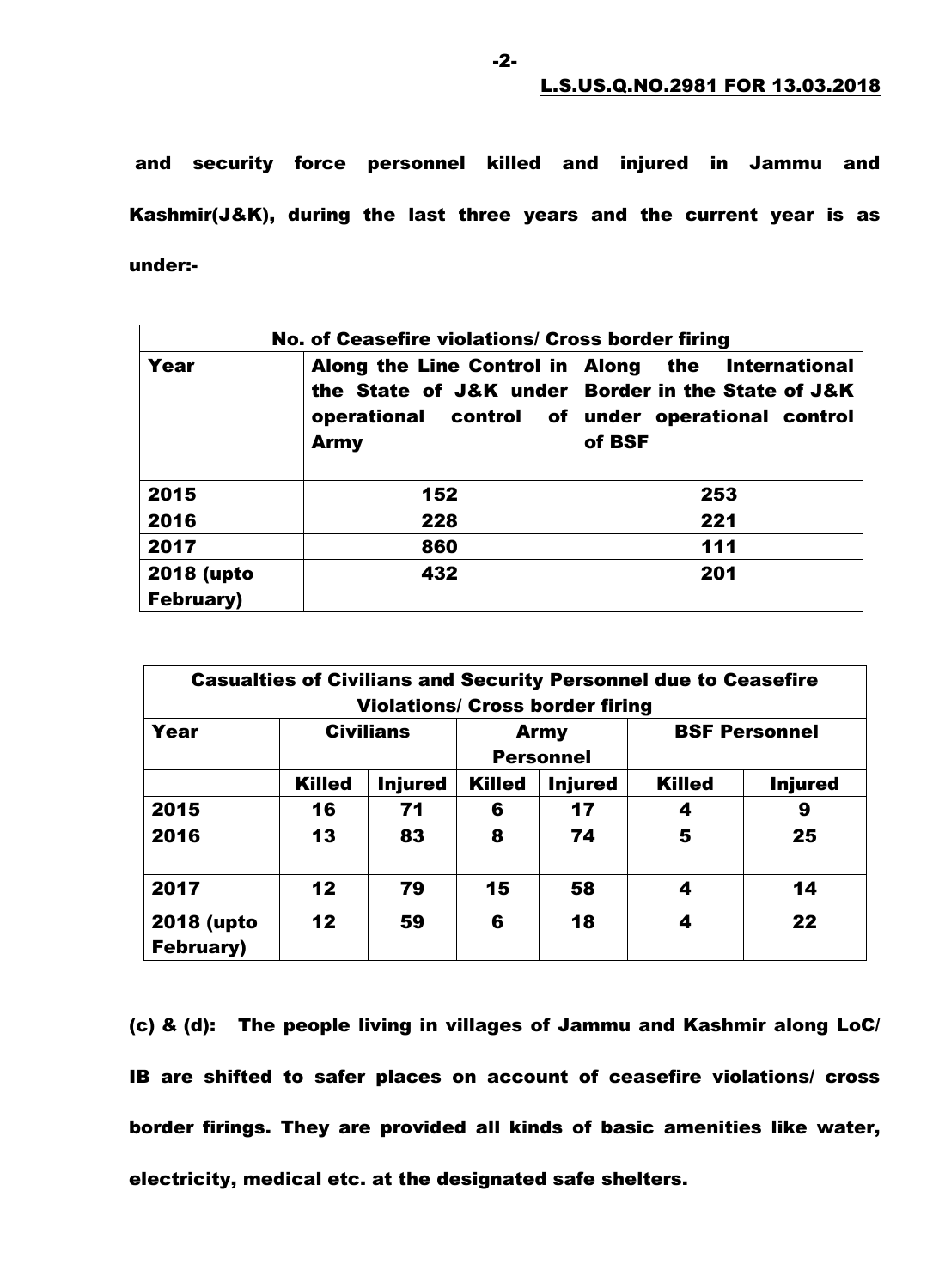Government has sanctioned construction of 14,460 bunkers, to mitigate the hardships being faced by people living on IB/LOC, due to Cross Border Firing.

-3-

Compensation of Rs.5 lakh are given to civilian victims of cross border firing along the Indo Pak border. Compensation for housing damages/losses, crop losses or livestock losses, relief for stay at Relief Campus and displacement etc. to those affected by cross border firings are also given at the rates equal to NDRF that are fixed from time to time.

(e): It has been made clear to Pakistan that Government seeks to have normal neighbourly relations with Pakistan and is committed to addressing all outstanding issues bilaterally and peacefully. However, any meaningful dialogue can be held only in an atmosphere free of terror, hostility and violence. Onus is on Pakistan to create such a conducive atmosphere. India will continue to take firm and decisive steps to respond to cross-border terrorism.

Pakistan has been asked to abide by its commitment not to allow any territory under its control to be used against India in any manner; to respect the sanctity of the International Boundary and Line of Control; and